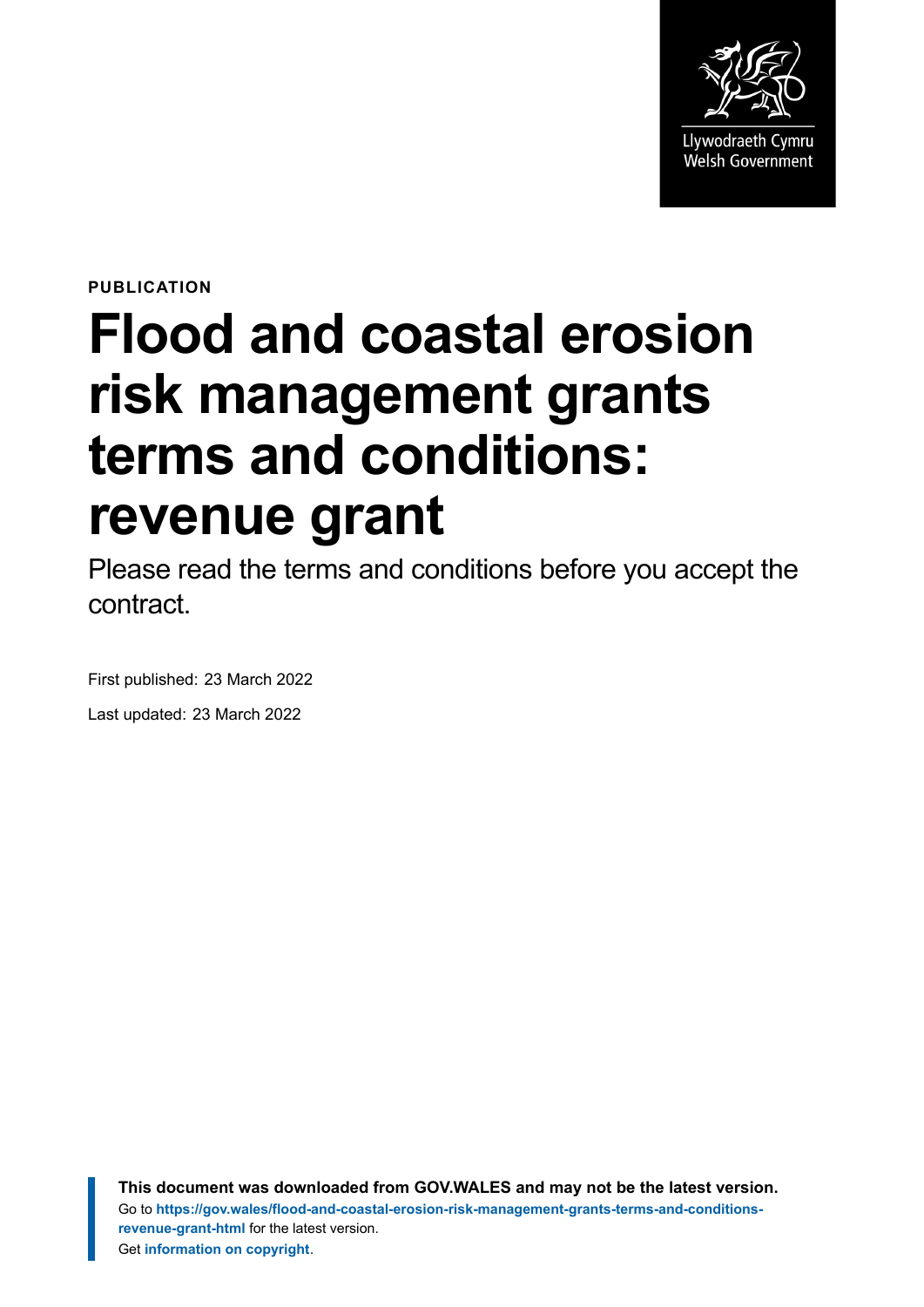#### **Contents**

| 1. Interpreting the conditions                 |
|------------------------------------------------|
| 2. Use of the funding                          |
| 3. Funding pre-conditions                      |
| 4. How to claim the funding                    |
| 5. Your general obligations to us              |
| <b>6. Declarations</b>                         |
| 7. Notification Events and their consequences  |
| 8. Monitoring requirements                     |
| 9. Audit requirements                          |
| 10. Third party obligations                    |
| 11. Intellectual property rights and publicity |
| 12. Information                                |
| 13. Buying goods and services                  |
| <b>14. Giving notice</b>                       |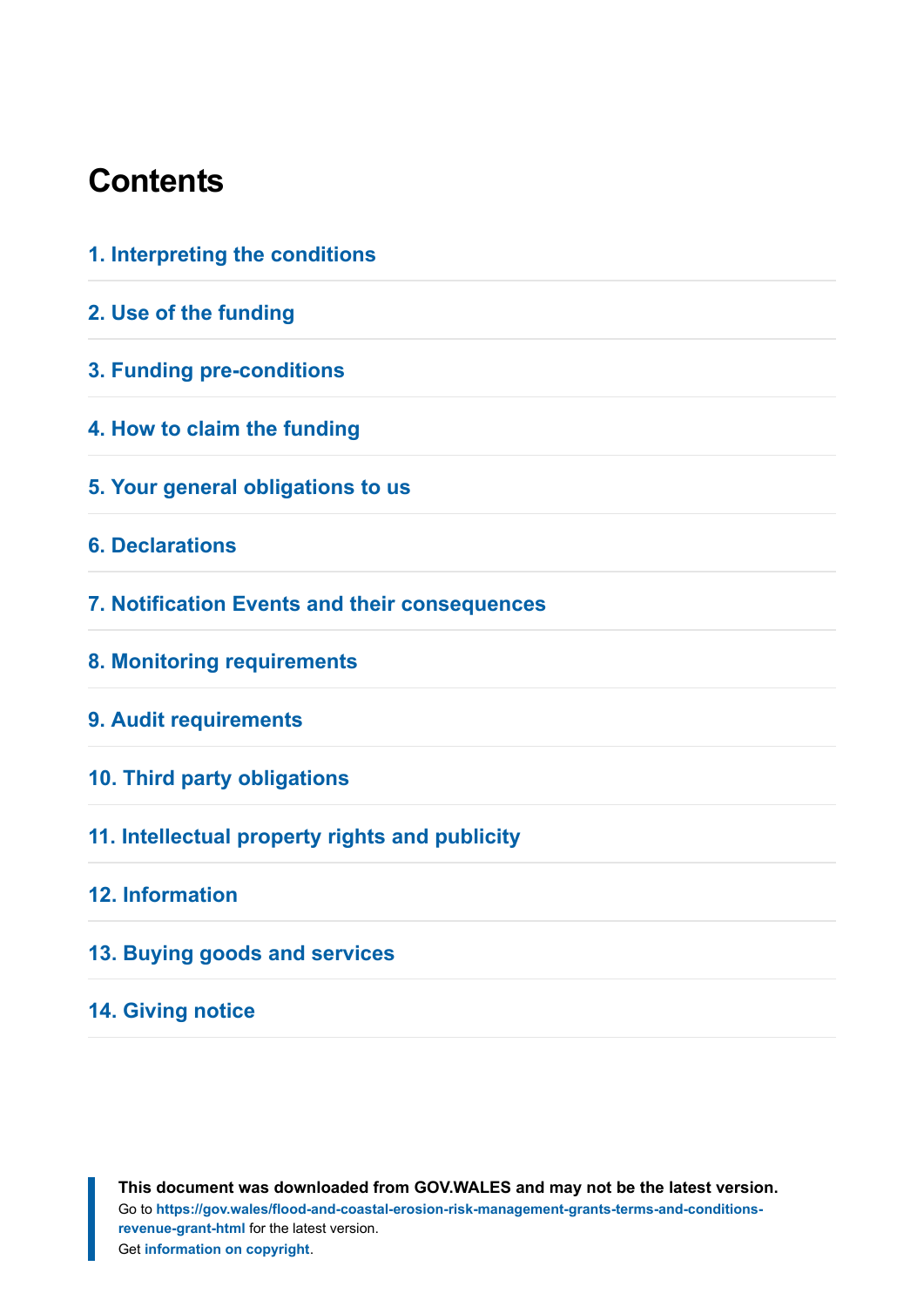#### **[15. Equality](#page-13-1)**

| 16. Welsh language                    |  |
|---------------------------------------|--|
| 17. Sustainable development           |  |
| <b>18. Welsh Ministers' functions</b> |  |
| 19. General                           |  |
| <b>Annex 1</b>                        |  |

#### <span id="page-2-0"></span>**1. Interpreting the conditions**

Any reference in the Conditions to:

**you'**, '**your'** is to; the name and registered address of the grant recipient as detailed in the Contract '**we'**, '**us'**, '**our'** is to the Welsh Ministers;

**'Welsh Government'** is to a representative of the Welsh Government;

**'Project Manager**' is to the Project Manager as detailed in the Contract;

'**Application'** is to your application for Funding;

'**Business Day'** is to a day other than a Saturday, Sunday, Christmas Day, Good Friday or a bank holiday in Wales under the Banking and Financial Dealings Act 1971;

'**Conditions**' is to the terms and conditions set out in this document and in the Contract;

**'Costs Incurred'** is to the cost of goods and/or services you have received regardless of whether you have paid for them by the date of your claim;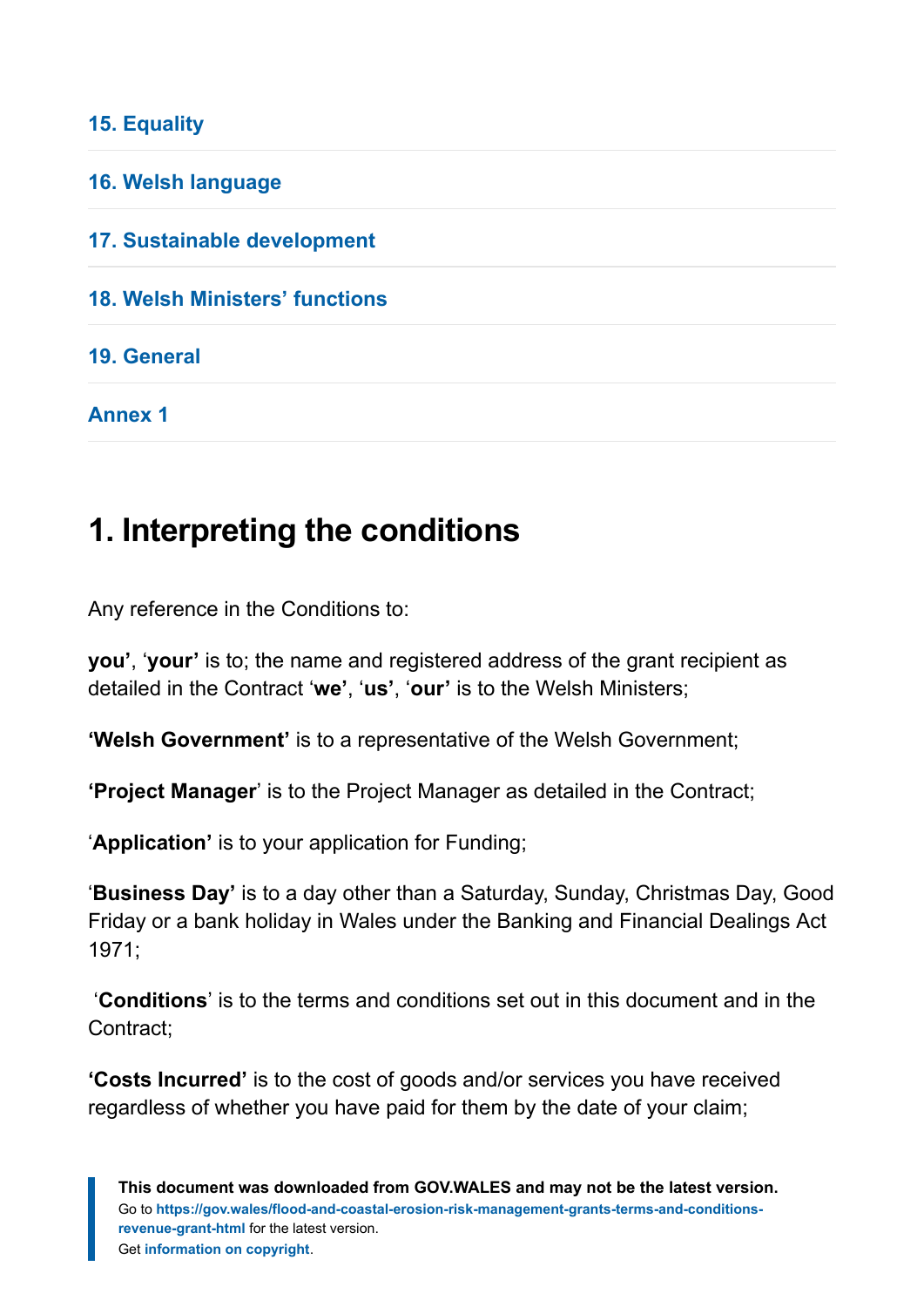'**Costs Incurred and Paid'** is to the invoiced cost of goods and/or services you have received and which have been paid for by you in cleared funds by the date of your claim;

**'Notification Event'** is to any of the events listed in Annex 1;

**'Delivery Profile'** is to the Delivery profile set when you accept the Contract;

'**Personnel**' is to your management/employees and suppliers or any other person appointed or engaged by you in relation to the Purposes;

**any reference to any legislation** whether domestic or international law will include all amendments to and substitutions and re-enactments of that legislation in force from time to time.

# <span id="page-3-0"></span>**2. Use of the funding**

- 1. You must use the Funding solely for the Purposes set out in the Contract
- 2. Any change to the Purposes or Targets will require our written consent which must be obtained from us in advance of implementing any change. Please note that we are not obliged to give our consent but we will consider all reasonable written requests.
- 3. You must not use any part of the Funding for any kind of activity which in our opinion could bring us into disrepute, including but not limited to (1) party political purposes, (2) the promotion of particular secular, religious or political views; (3) gambling, (4) pornography, (5) offering sexual services, or (6) any kind of illegal activities.
- 4. You must not use any part of the Funding for: (1) purchasing capital equipment (other than as specified in the Purposes), (2) your legal fees in relation to the Contract , (3) Costs Incurred or Costs Incurred and Paid by you in the delivery of the Purposes prior to the period referred to in the Contract.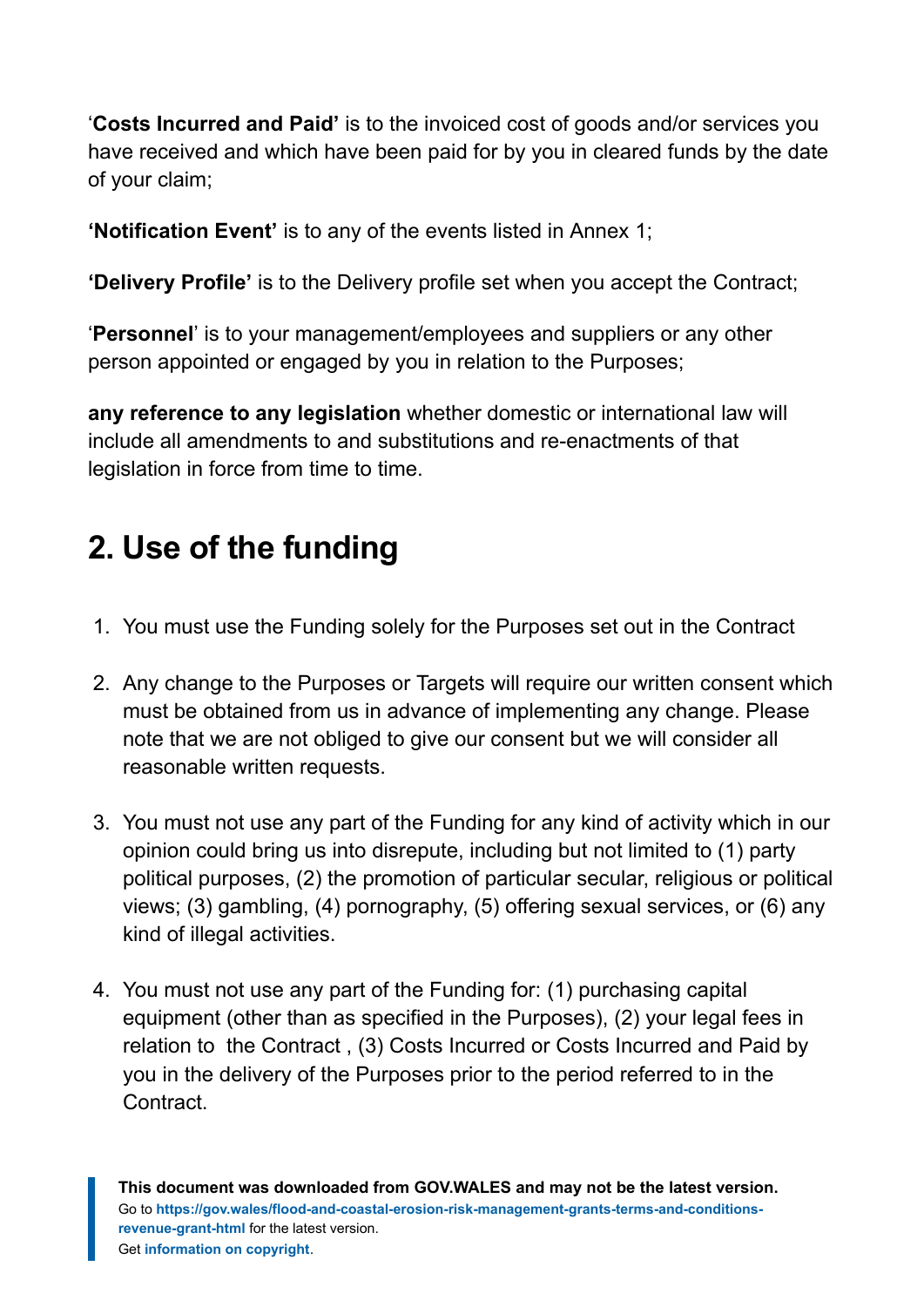# <span id="page-4-0"></span>**3. Funding pre-conditions**

- 1. We will not pay any of the Funding to you until you have accepted the Contract on RPW Online within 21 days of the offer and provide documentary evidence that you have put in place all staff and other resources detailed in the Application as required to commence and complete the Purposes.
- 2. Where you are required to provide information and documentation to us as evidence that you have satisfied a particular pre-condition, Condition or in support of a claim, the information and documentation must be in all respects acceptable to us. We reserve the right to reject any information and documentation which is for any reason not acceptable to us, and/or request any further or additional information and/or documentation in support of the request for Funding

# <span id="page-4-1"></span>**4. How to claim the funding**

- 1. You may claim the Funding /biannually in arrears based on Costs Incurred by you in the delivery of the Purposes.
- 2. You must claim the Funding in accordance with the dates set out in the Delivery Profile. You must claim the Funding promptly. We reserve the right to withdraw any part of the Funding that you do not claim promptly.
- 3. You must submit your claims via your RPW Online account with all supporting evidence to be eligible for consideration for payment.
- 4. You must submit the following information in support of your claims via your RPW Online account:
	- a. confirmation that you are operating in all respects in accordance with your constitution; and
	- b. confirmation that you have appropriate financial, risk and control systems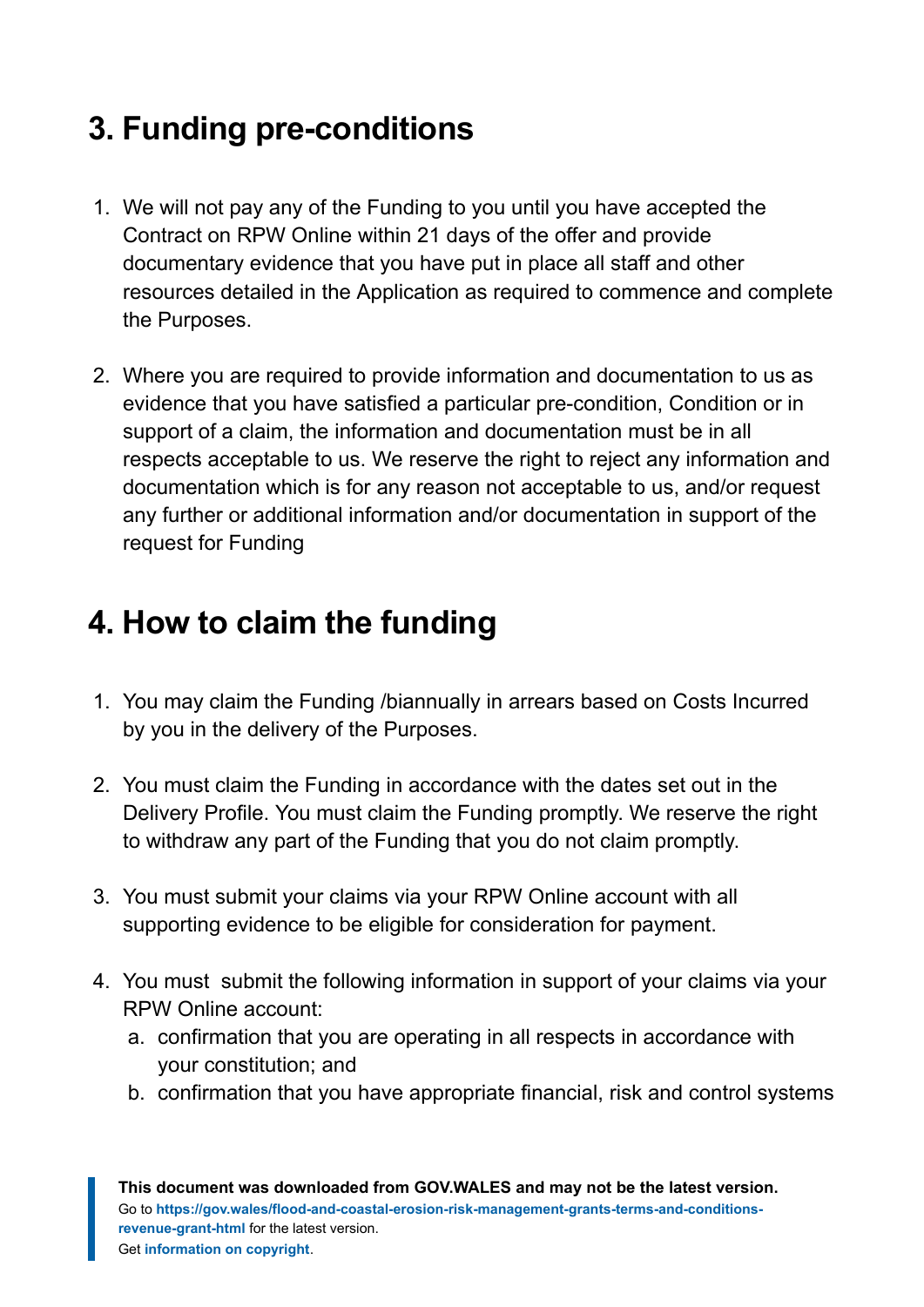in place before utilising any part of the Funding to provide a grant to or procure any goods or services from third parties;

- c. Progress Report
- d. Invoices supporting payments made when submitting final claim
- e. A breakdown of the final costs of the work on a final claim and where appropriate for construction grants, a copy of the Contractors final accounts.
- 5. We will aim to pay all valid claims as soon as possible and typically within 20 Business Days of receipt of a valid claim with supporting evidence being made in accordance with the Contract, and provided always that the Funding pre-conditions set out in Condition 3 above have been satisfied and that on both the date of the claim and the date the Funding is be to paid to you:
	- a. the declarations made in Condition 6 below are true and correct and will be true and correct immediately after the relevant Funding has been paid to you; and
	- b. no Notification Event is continuing or might result from the proposed Funding.

# <span id="page-5-0"></span>**5. Your general obligations to us**

You must:

- 1. safeguard the Funding against fraud generally and, in particular, fraud on the part of your Personnel and notify us immediately if you have reason to suspect that any fraud within your organisation has occurred or is occurring or is likely to occur whether or not it relates to the Funding. You must also participate in such fraud prevention initiatives as we may require from time to time;
- 2. maintain appropriate procedures for dealing with any conflicts of interest in relation to the Funding whether actual, potential or perceived;
- 3. comply with all applicable domestic or international laws or regulations or official directives;
- 4. maintain adequate insurances to cover against the risks which may arise in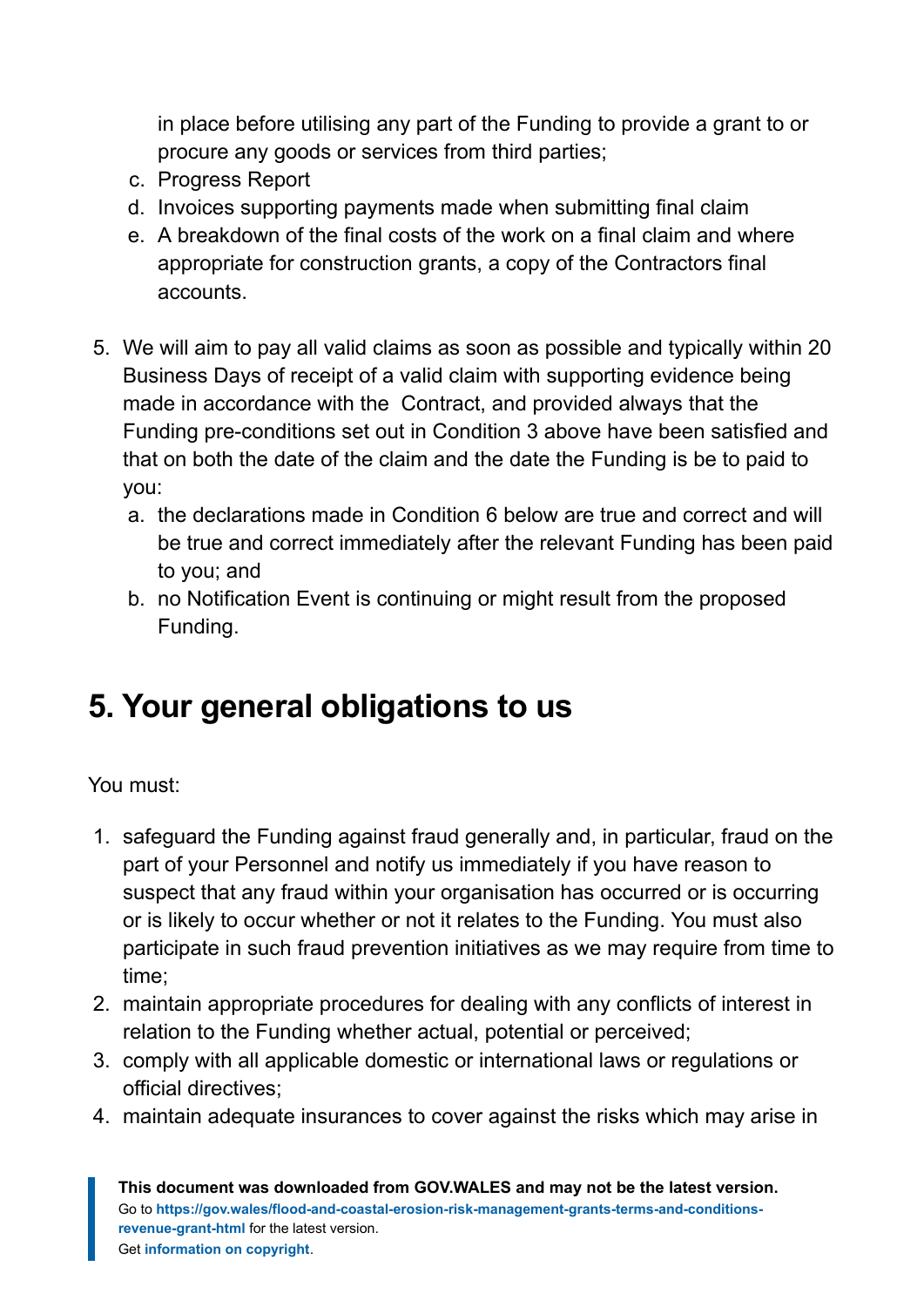connection with any property or any activity undertaken in delivery of the Purposes. We reserve the right to require you to provide proof of your insurance;

- 5. maintain appropriate financial, risk and control systems before utilising any part of the Funding to provide a grant to or procure any goods or services from third parties;
- 6. co-operate fully with the Welsh Government or consultant appointed by us to monitor your use of the Funding and your compliance with the Conditions;
- 7. inform us immediately if any of the declarations made in Condition 6 is incorrect in any respect or, if repeated at any time with reference to the facts and circumstances then existing, would be incorrect;
- 8. notify us of any funding received by you from any source which is procured or utilised in conjunction with the Funding to directly support the Purposes including but not limited to your insurance provider (cancellation/business disruption insurance), the UK Government's Coronavirus Job Retention Scheme and/or any Welsh Government fund/scheme and any other funders. The intention of this Condition is to avoid any duplication of funding in respect of the Purposes*.*

# <span id="page-6-0"></span>**6. Declarations**

You declare that:

- 1. you have the power to enter into and to perform the obligations set out in the Terms and Conditions and you have taken all necessary action to authorise the entry into and performance of the obligations under the Terms and Conditions;
- 2. no limit on your powers will be exceeded as a result of claiming the Funding, or the grant of any security contemplated by the Terms and Conditions;
- 3. the entry into and performance by you of, and the transactions contemplated by, this letter do not and will not contravene or conflict with:
	- a. your constitutional documents;
	- b. any agreement or instrument binding on you or your assets or constitute

**This document was downloaded from GOV.WALES and may not be the latest version.** Go to **[https://gov.wales/flood-and-coastal-erosion-risk-management-grants-terms-and-conditions](https://gov.wales/flood-and-coastal-erosion-risk-management-grants-terms-and-conditions-revenue-grant-html)[revenue-grant-html](https://gov.wales/flood-and-coastal-erosion-risk-management-grants-terms-and-conditions-revenue-grant-html)** for the latest version. Get **[information on copyright](https://gov.wales/copyright-statement)**.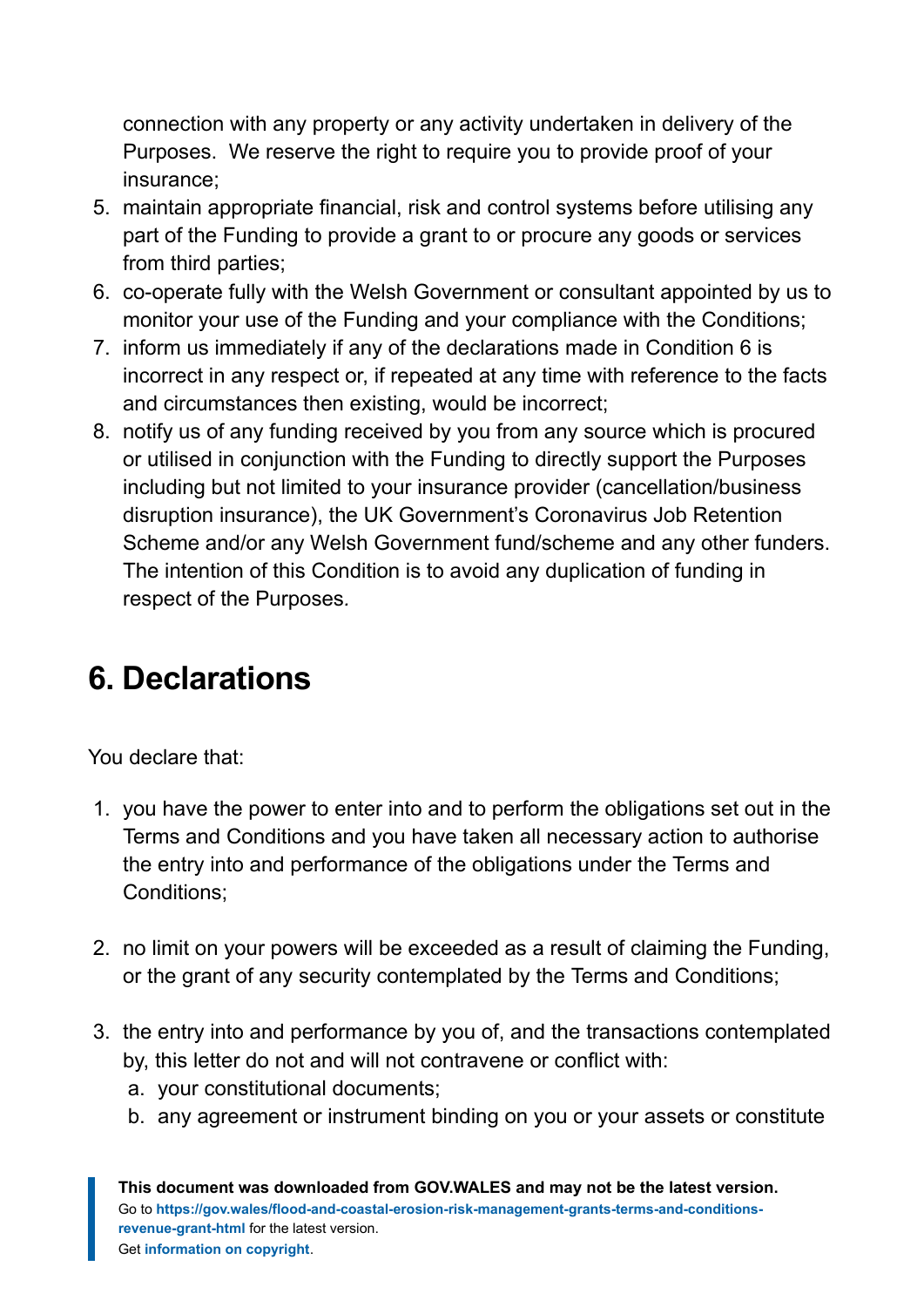a default or termination event (however described) under any such agreement or instrument; or

- c. any law or regulation or judicial or official order, applicable to you;
- 4. no Notification Event is continuing or might reasonably be expected to result from the provision of the Funding and no other event or circumstance is outstanding which constitutes (or, with the expiry of a grace period, the giving of notice, the making of any determination or any combination thereof, would constitute) a default or termination event (howsoever described) under any other agreement or instrument which is binding on you or to which any of your assets is subject;
- 5. no litigation or arbitration or administrative proceeding is current or pending or, so far as you are aware, threatened, which has or could have an adverse effect on your ability to perform and comply with any of the Terms and Conditions;
- 6. you have disclosed to us all material facts or circumstances which need to be disclosed to enable us to obtain a true and correct view of your business and affairs (both current and prospective) or which ought to be provided to any person who is considering providing funding to you;
- 7. any information, in written or electronic format, supplied by you to us in connection with the Funding was, at the time it was supplied or at the date it was stated to be given (as the case may be):
	- a. if it was factual information, complete, true and accurate in all material respects;
	- b. if it was a financial projection or forecast, prepared on the basis of recent historical information and on the basis of reasonable assumptions and was arrived at after careful consideration;
	- c. if it was an opinion or intention, made after careful consideration and was fair and made on reasonable grounds; and
	- d. not misleading in any material respect, nor rendered misleading by a failure to disclose other information, except to the extent that it was amended, superseded or updated by more recent information supplied by you to us.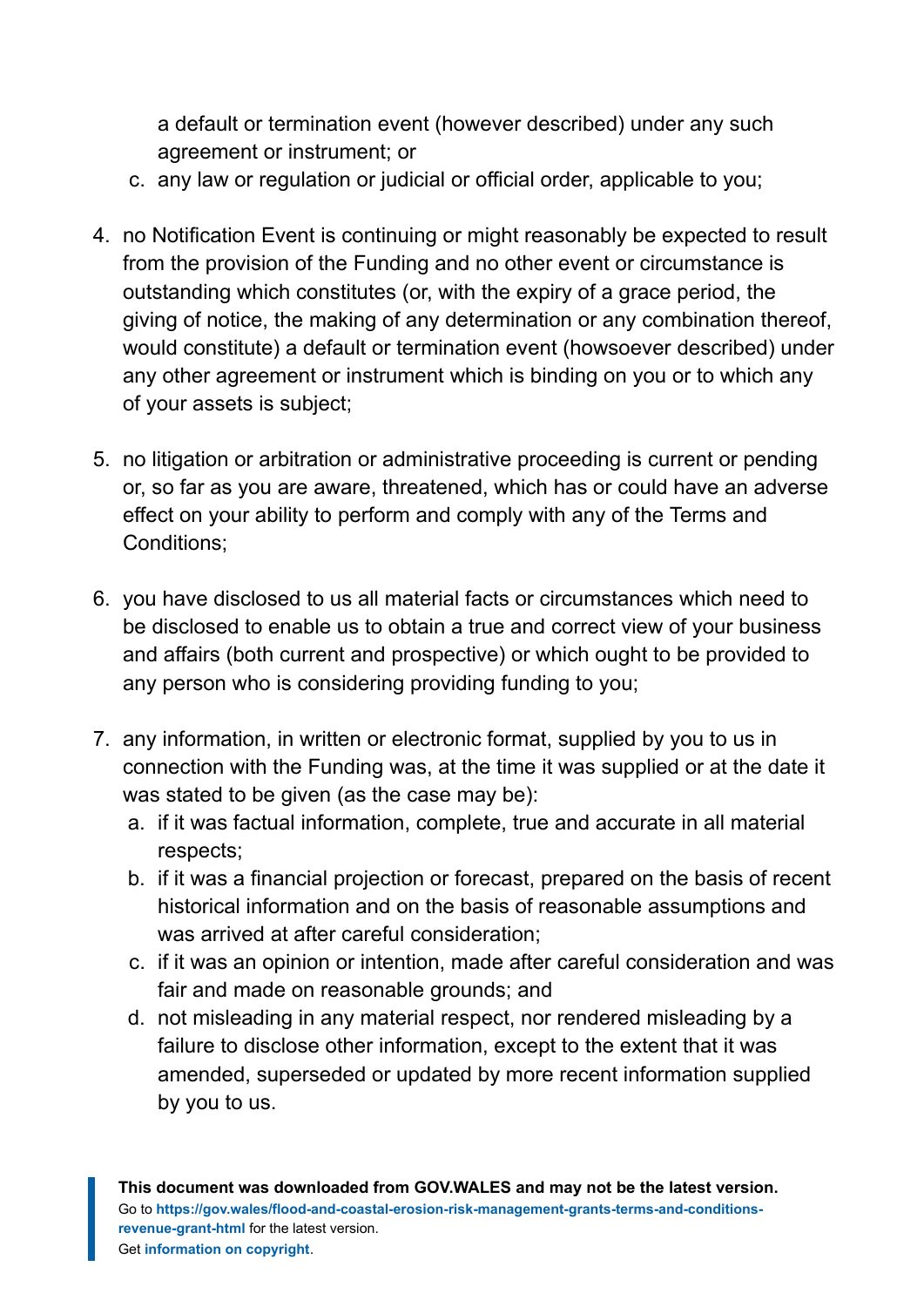- 8. there are no conflicts of interest in relation to the Funding whether actual, potential or perceived;
- 9. acceptance of this award of Funding will not result in duplicate funding in respect of the activities required to deliver the Purposes. This includes but is not limited to any payments received by you in relation to the effects of the spread of the Coronavirus (COVID-19) from your insurance provider (cancellation/business disruption insurance), the UK Government's Coronavirus Job Retention Scheme and/or any Welsh Government fund/ scheme and any funders.
- 10. You will be deemed to repeat the declarations in this Condition 6 on each date you may have any liability to repay the award of Funding to us, and by reference to the facts and circumstances existing on each such date.

#### <span id="page-8-0"></span>**7. Notification Events and their consequences**

- 1. You must notify us immediately if a Notification Event has occurred or is likely to occur but we also reserve the right to notify you where we believe a Notification Event has occurred or is likely to occur.
- 2. We will either:
	- a. notify you that we, at our absolute discretion, consider the Notification Event is not capable of remedy; or
	- b. if we consider, at our absolute discretion, that the Notification Event is capable of being remedied, seek to discuss the Notification Event with you with a view to agreeing a course of action to be taken to address the Notification Event.
- 3. We will be entitled to take any of the actions listed in Condition 7(d) if: a. despite our efforts we have been unable to discuss the Notification Event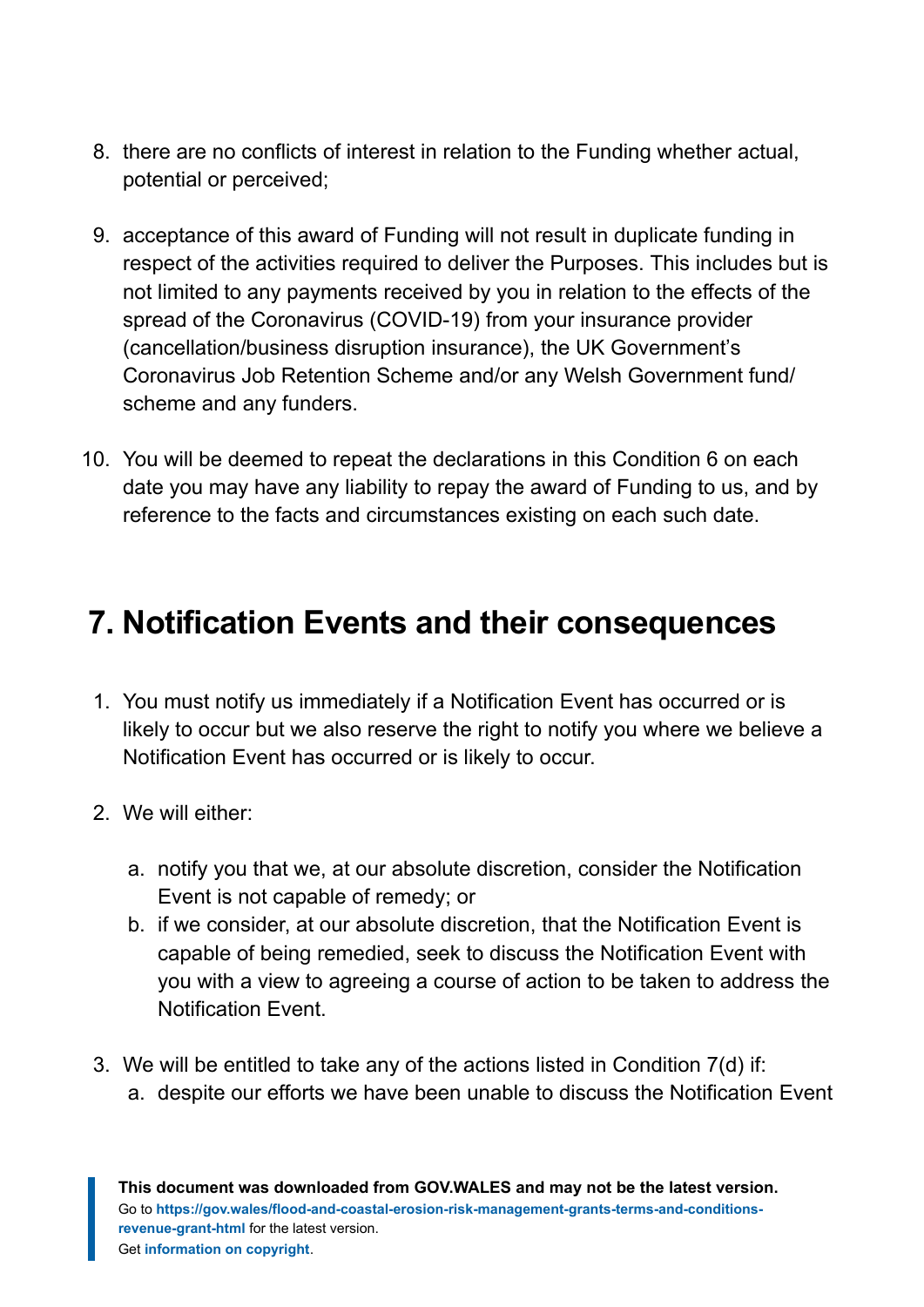with you; or

- b. we notify you that the Notification Event is not, in our opinion, capable of remedy; or
- c. a course of action to address and/or remedy the Notification Event is not agreed with you; or
- d. a course of action to address and/or remedy the Notification Event is agreed with you but you fail to follow it, or any conditions attached to it are not met (including without limitation the timescale for such course of action) to our satisfaction; or
- e. the course of action fails to remedy the Notification Event to our satisfaction.
- 4. If any of the circumstances set out in Condition 7(c) occurs we may, at our absolute discretion, by notice to you:
	- a. withdraw the award of Funding; and/or
	- b. require you to repay all or part of the Funding; and/or
	- c. suspend or cease all further payment of Funding; and/or
	- d. make all further payments of Funding subject to such conditions as we may specify; and/or
	- e. deduct all amounts owed to us under the Conditions from any other funding that we have awarded or may award to you; and/or
	- f. exercise any other rights against you which we may have in respect of the Funding.

All repayments of Funding must be made to us within 20 Business Days of the date of our demand.

# <span id="page-9-0"></span>**8. Monitoring requirements**

You must:

1. provide us with such documents, information and reports which we may reasonably require from time to time in order for us to monitor your compliance with the Terms and Conditions including: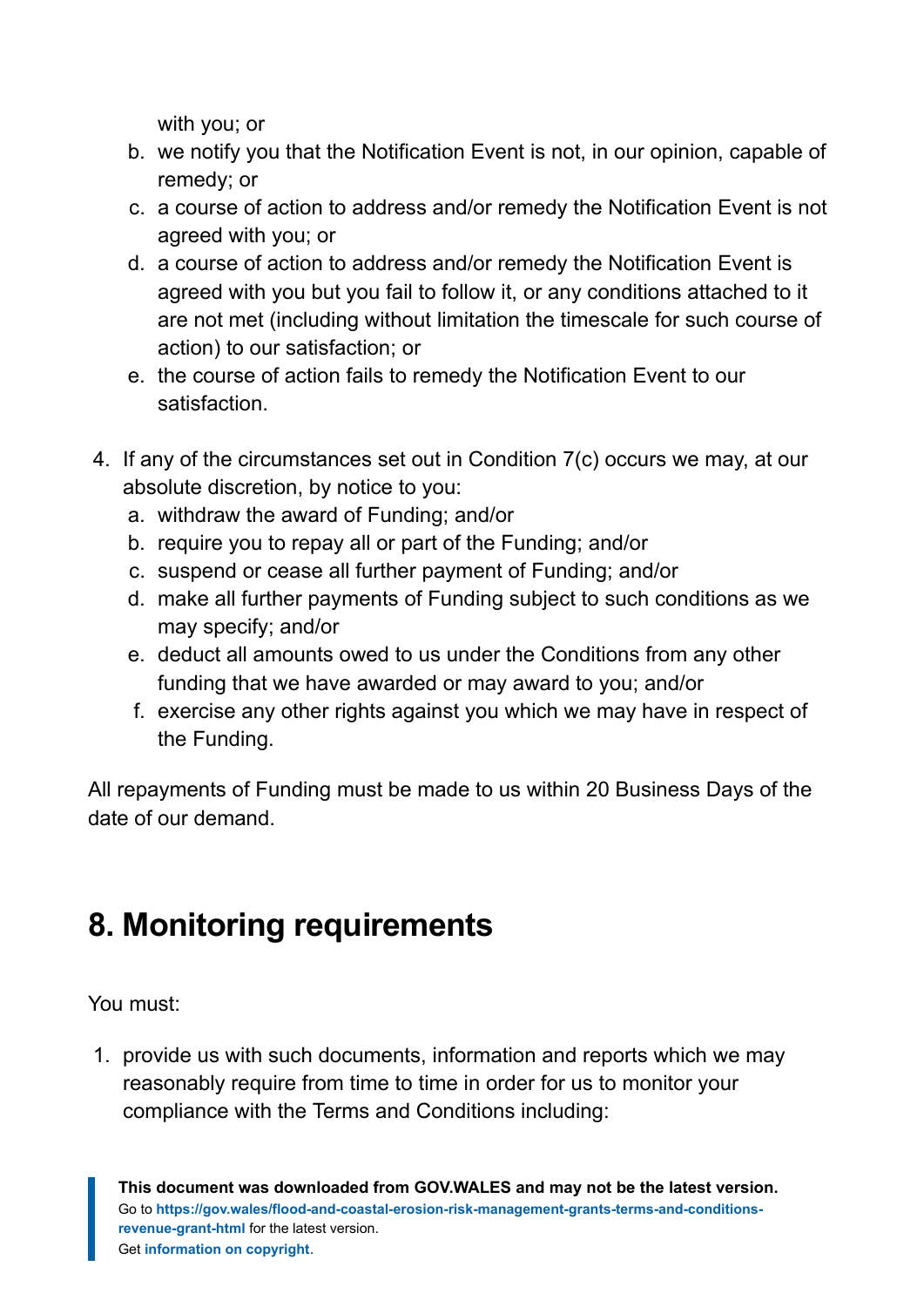- a. progress reports including future forecast spend.
- 2. meet with the Welsh Government and such other of our representatives as we may from time to time reasonably require.
- 3. ensure that the Project Manager (or such other person as we may agree) together with any other person we may require attends all meetings with the Welsh Government.

# <span id="page-10-0"></span>**9. Audit requirements**

- 1. You must:
	- a. maintain complete, accurate and valid accounting records identifying all income and expenditure in relation to the Purposes;
	- b. without charge, permit any officer or officers of the Welsh Government, Audit Wales or any UK subsidy enforcement body at any reasonable time and on reasonable notice (in exceptional circumstances, such as the prevention or detection of fraud, it may not be practicable to provide you with reasonable notice) being given to you to visit your premises and/or to inspect any of your activities and/or to examine and take copies of your books of account and such other documents or records howsoever stored as in such officer's reasonable view may relate in any way to your use of the Funding. This undertaking is without prejudice and subject to any other statutory rights and powers exercisable by the Welsh Government, Audit Wales or any UK subsidy enforcement body or any officer, servant or agent of any of the above;
	- c. retain all original documents relating to the Funding until we inform you in writing that it is safe to destroy them;
- 2. Under paragraph 17 of Schedule 8 to the Government of Wales Act 2006 the Auditor General for Wales has extensive rights of access to documents and information relating to monies provided by the Welsh Government. They and their officials have the power to require relevant persons who control or hold documents to give any assistance, information and explanation that they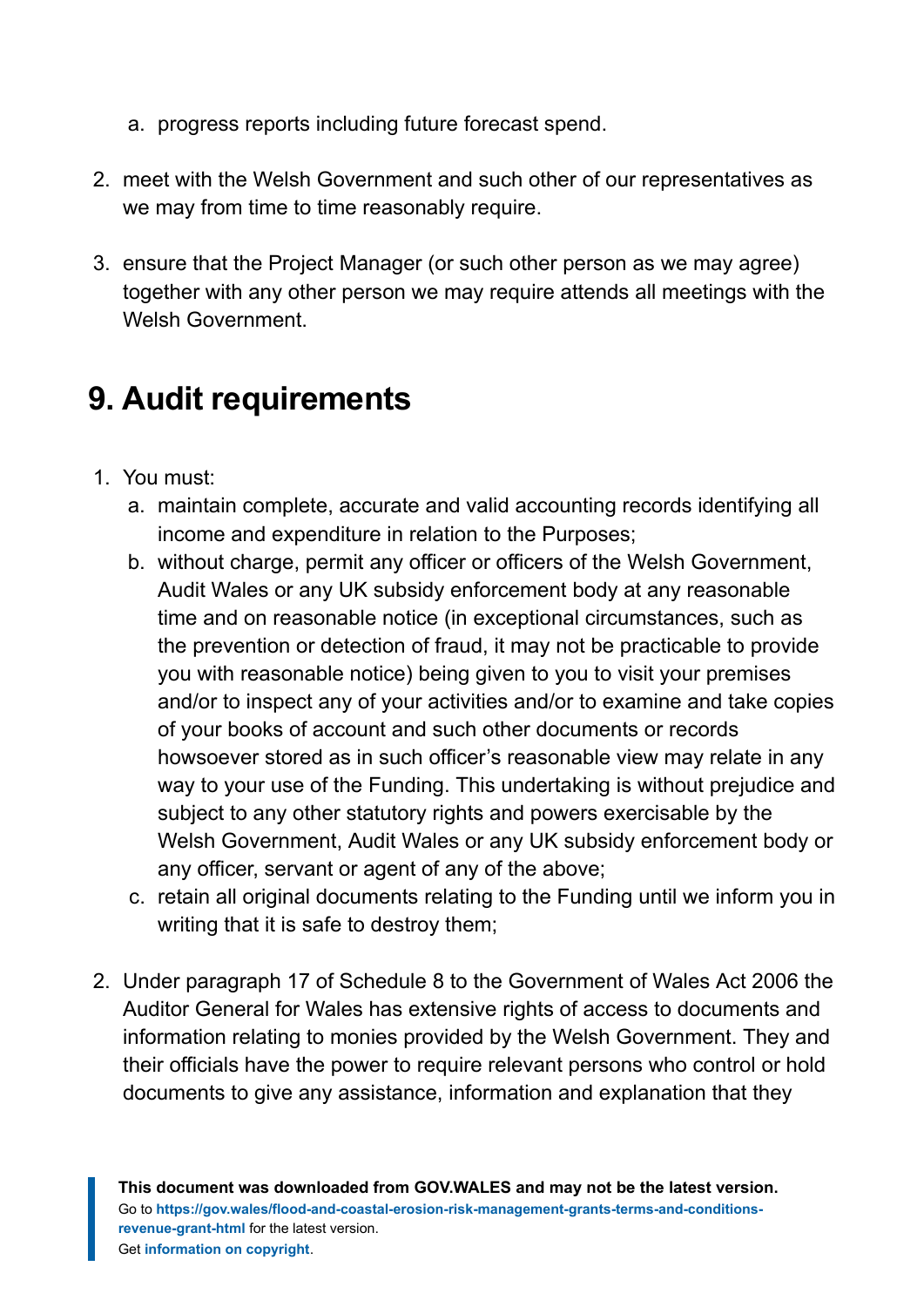may require; and to require those persons to attend before them for such a purpose. The Auditor General and their staff may exercise this right at all reasonable times.

# <span id="page-11-0"></span>**10. Third party obligations**

- 1. Nothing in the Terms and Conditions imposes any liability on us in respect of any liability incurred by you to any third party (including, without limit, employees and contractors).
- 2. You must indemnify us against any liabilities, claims, proceedings, demands, losses, costs and expenses suffered or incurred by us directly or indirectly arising as a result of or in connection with any failure by you to perform fully or in part any obligation you may have to a third party.

### <span id="page-11-1"></span>**11. Intellectual property rights and publicity**

- 1. Nothing in the Terms and Conditions transfers to us any rights in any intellectual property created by you as a result of the Purposes.
- 2. You must acknowledge our support in relation to the Purposes. Such acknowledgement(s) must be in a form approved by us and must comply with the Welsh Government's branding guidelines.
- 3. You must provide the Welsh Government with details of all the acknowledgement(s) referred to in Condition 12(b) for our approval before any such acknowledgements are used and you may not use such acknowledgments without our prior written approval. We will endeavour to respond to all written requests for approval within 14 Business Days.
- 4. You agree that from the date of this letter until 5 years from the date of the final payment of Funding we may include details about your organisation and business, the Funding and the Purposes in Welsh Government promotional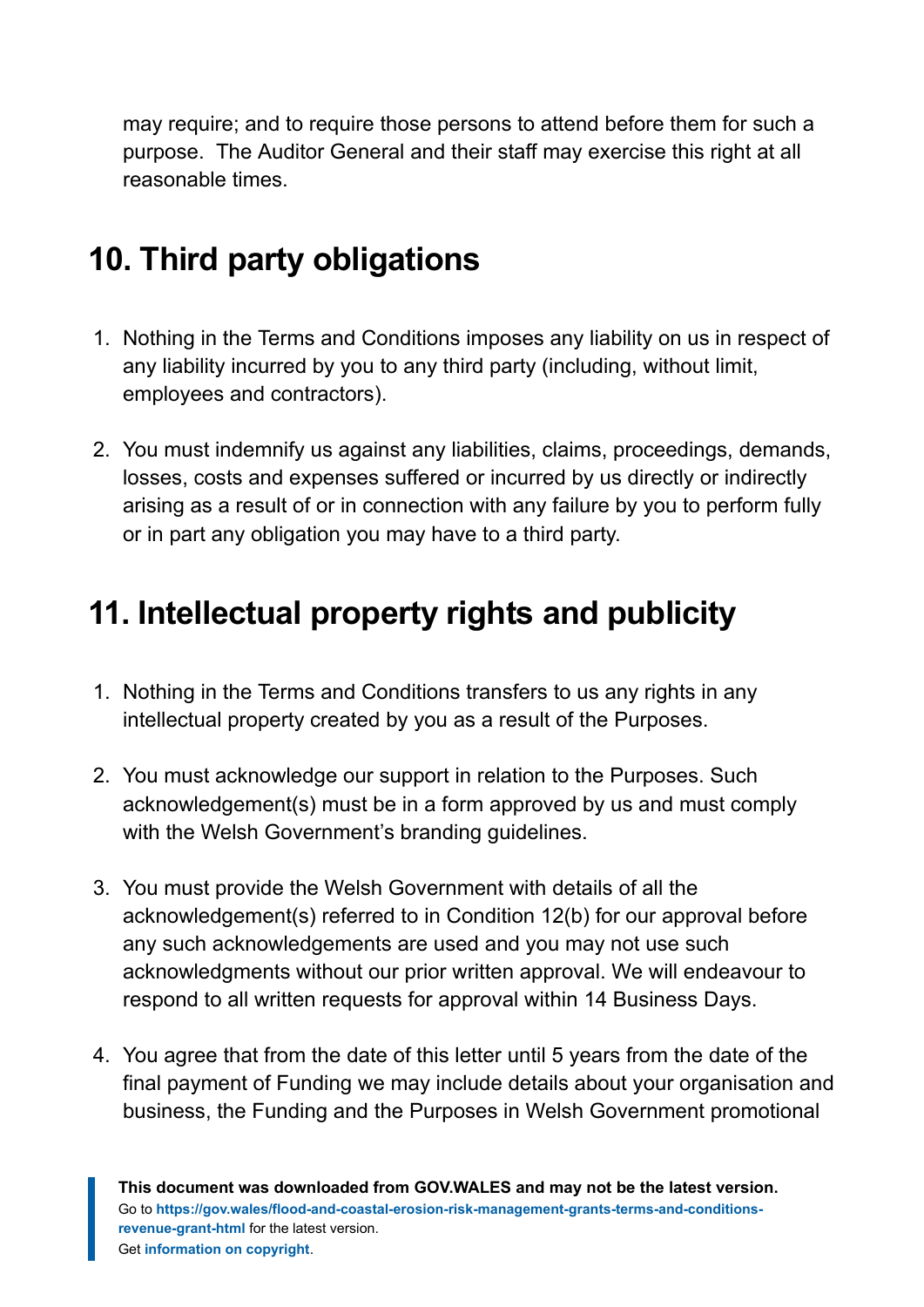materials and you further agree to cooperate with our reasonable requests to achieve the production of such materials.

# <span id="page-12-0"></span>**12. Information**

- 1. You acknowledge that we are subject to the requirements of the Freedom of Information Act 2000 (the "FOIA"), the Environmental Information Regulations 2004 (the "EIR"), the Data Protection Act 2018 (the "DPA") and the retained EU law version of the General Data Protection Regulation ((EU) 2016/679) (the "UK GDPR").
- 2. You acknowledge that we are responsible for determining in our absolute discretion whether:
	- a. to disclose any information which we have obtained under or in connection with the Funding to the extent that we are required to disclose such information to a person making a disclosure request under the FOIA or the EIR; and/or
	- b. any information is exempt from disclosure under the FOIA or the EIR.
- 3. You acknowledge that we may share any data you provide to us with fraud prevention agencies and third parties for the purposes of preventing and detecting fraud. Any personal data we collect will be managed in accordance with our **[Privacy Notice](https://gov.wales/privacy-notice-welsh-government-grants)**.

#### <span id="page-12-1"></span>**13. Buying goods and services**

- 1. If you decide to buy any goods and/or services to deliver the Purposes, they must be purchased in a competitive and sustainable way so as to demonstrate that you have (i) achieved best value in the use of public funds, and (ii) complied with your conflict of interest policy at the relevant time.
- 2. We may from time to time request evidence from you to demonstrate your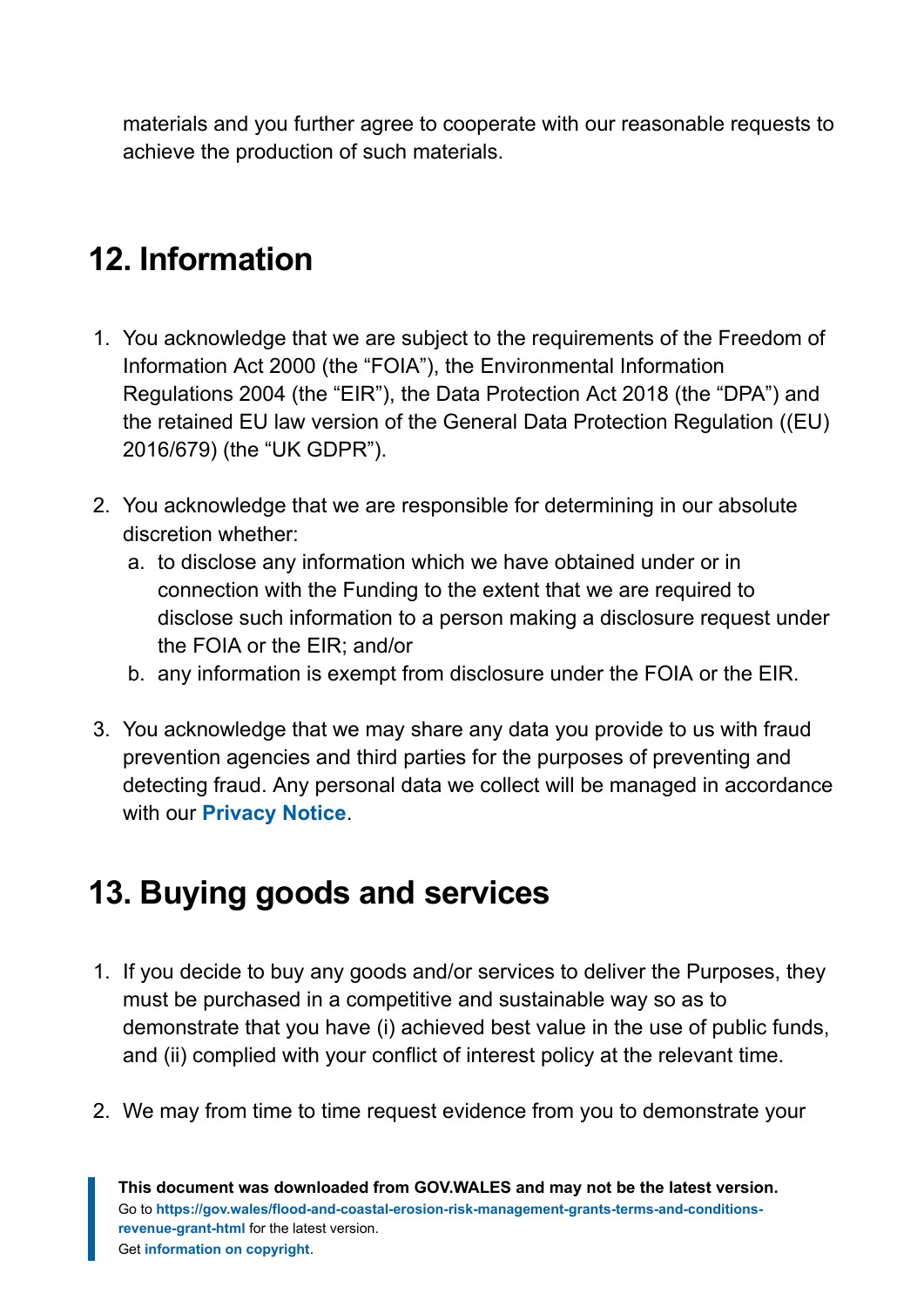compliance with this Condition13. Such evidence may take the form of evidence of your:

- a. compliance with any procurement regulations, legislation or guidance in place from time to time to which you, or any person carrying out a business or function of the same or similar nature to you, is subject; or
- b. compliance with your procurement policy in place at the relevant time; or
- c. obtaining a minimum of three written quotations for the relevant goods and/or services.

You must supply such evidence to us promptly following our written request for such evidence.

# <span id="page-13-0"></span>**14. Giving notice**

Where notice is required to be given under the Terms and Conditions it must be in writing in the form of a letter with a topic heading of "**Notice in relation to the xxxx**" via your RPW Online account.

A notice will be deemed to have been properly given as follows:

By RPW Online: upon transmission or the next Business Day if after 4pm or on a weekend or public holiday.

# <span id="page-13-1"></span>**15. Equality**

You must have in place and apply equality policies covering employment, use of volunteers and provision of services, in accordance with the Equality Act 2010.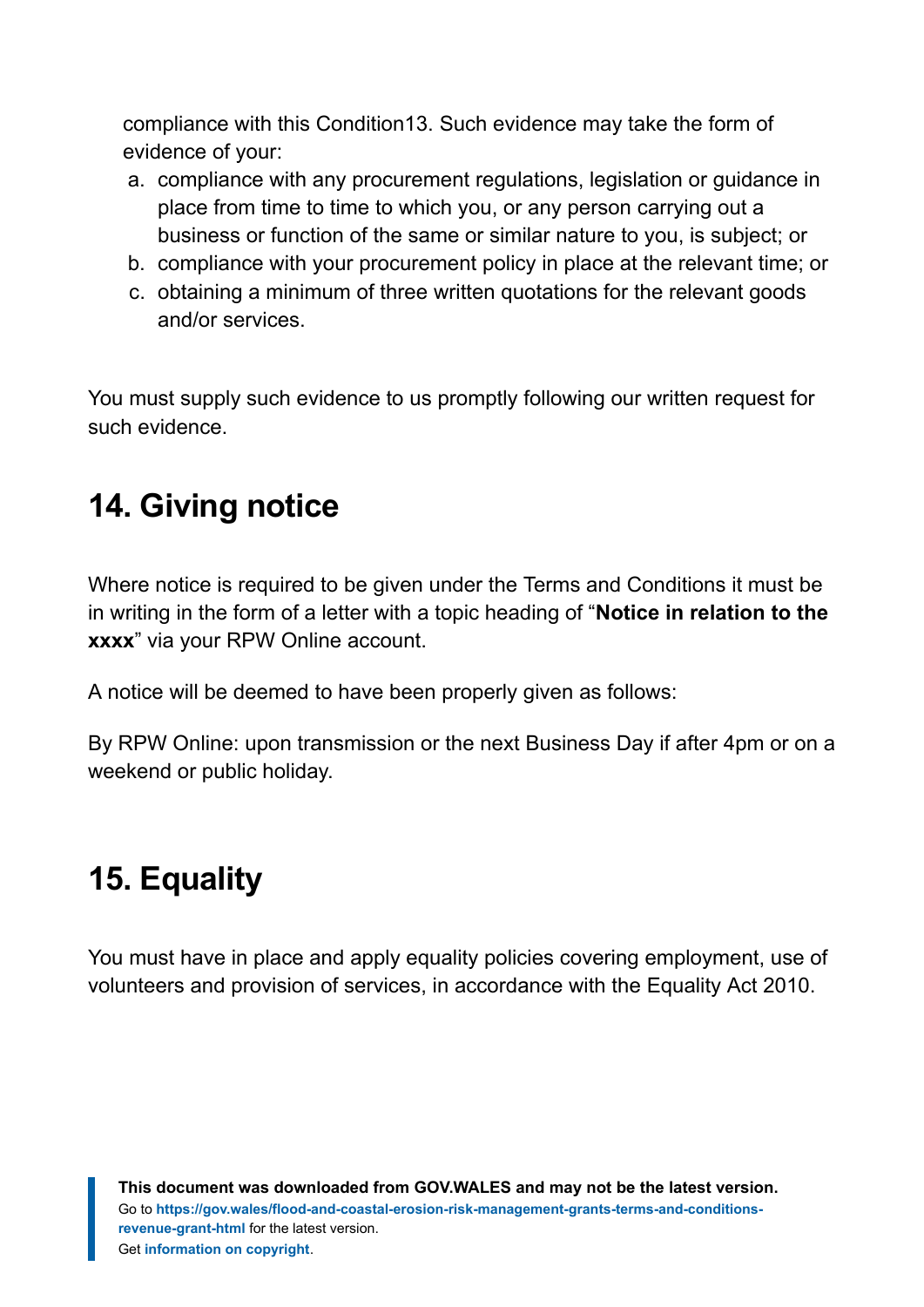# <span id="page-14-0"></span>**16. Welsh language**

- 1. The Welsh Government is committed to supporting the Welsh language and culture and The Cymraeg 2050: A million Welsh speakers Welsh language strategy (Cymraeg 2050) provides a vision for the growth and further development of the Welsh language.
- 2. Where the Purposes include or relate to the provision of services in Wales, they must be provided in Welsh and English unless it would be unreasonable or disproportionate to do so. They must be provided in such a way as to not treat the Welsh language less favourably than English, in accordance with the Welsh Language (Wales) Measure 2011.
- 3. Where the provision of services forms part of the Purposes, you must act in accordance with the Welsh Language (Wales) Measure 2011and the aims of Cymraeg 2050. In practice, this will include the following:
	- a. Ensure that any written material produced, including digital material, is bilingual.
	- b. Ensure that any signage is bilingual.
	- c. Ensure that any training or public events are held bilingually.
	- d. Actively promote and facilitate the Welsh language (including providing services and increasing opportunities to use the Welsh language) within funded activities.

For general advice on providing services bilingually and for information on which organisations are able to support you, please contact the Welsh language advice service "Helo Blod" on 03000 258888 or e-mail **[heloblod@gov.wales](mailto:heloblod@gov.wales)** with your query.

# <span id="page-14-1"></span>**17. Sustainable development**

Your use of the Funding must contribute to the achievement of the Welsh Government's well-being objectives contained in the Welsh Government's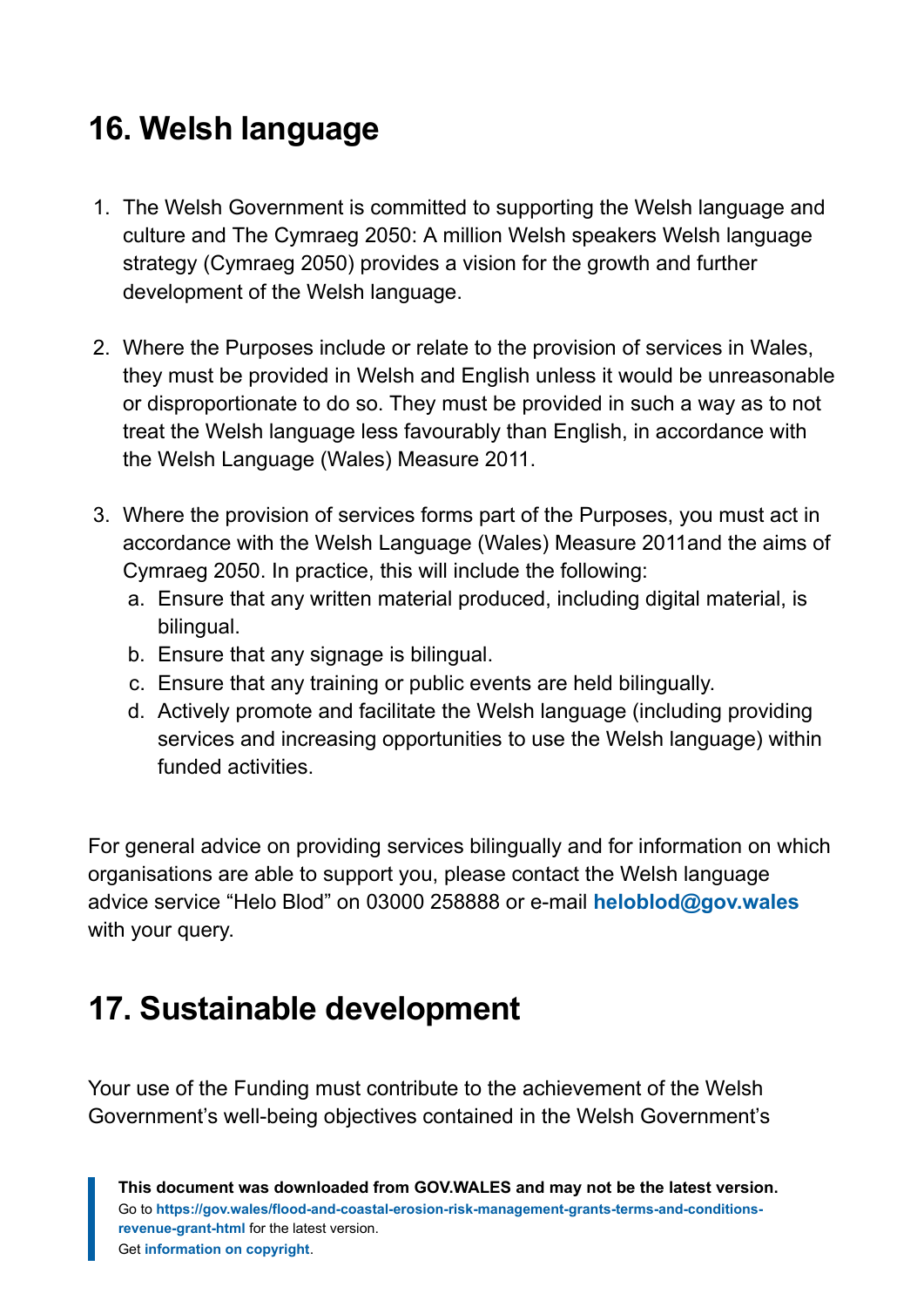Programme for Government. You must work in a sustainable way (sustainable development principle) in delivering the Purposes so as to ensure you are working in a preventative, integrated, long-term and collaborative way that involves people that reflect the

diversity of Wales. Please refer to the Contract for further information.

# <span id="page-15-0"></span>**18. Welsh Ministers' functions**

You acknowledge that the Welsh Ministers have a range of functions which will continue to accrue and be amended and that decisions in relation to each such function are obliged to be taken in the light of all relevant and to the exclusion of all irrelevant considerations. You agree that nothing contained or implied in, or arising under or in connection with, the Terms and Conditions will in any way prejudice, fetter or affect the functions of the Welsh Ministers or any of them nor oblige the Welsh Ministers or any of them to exercise, or refrain from exercising, any of their functions in any particular way.

# <span id="page-15-1"></span>**19. General**

- 1. If at any time any of the Terms and Conditions are deemed to be or become invalid, illegal or unenforceable in any respect under any law, the validity, legality and enforceability of the remaining provisions will not in any way be affected or impaired.
- 2. No failure or delay on our part to exercise any power, right or remedy under the Terms and Conditions will operate as a waiver of any such power, right or remedy or preclude its further exercise or the exercise of any other power, right or remedy. The powers, rights or remedies hereby provided are cumulative and not exclusive of any powers, rights or remedies provided by law.
- 3. Any amendment or variation to the Terms and Conditions must be in writing and signed by us and you in the same manner as the Contract (or as otherwise agreed by us in writing from time to time).
- 4. You may not assign or otherwise dispose of in any way your rights, benefits,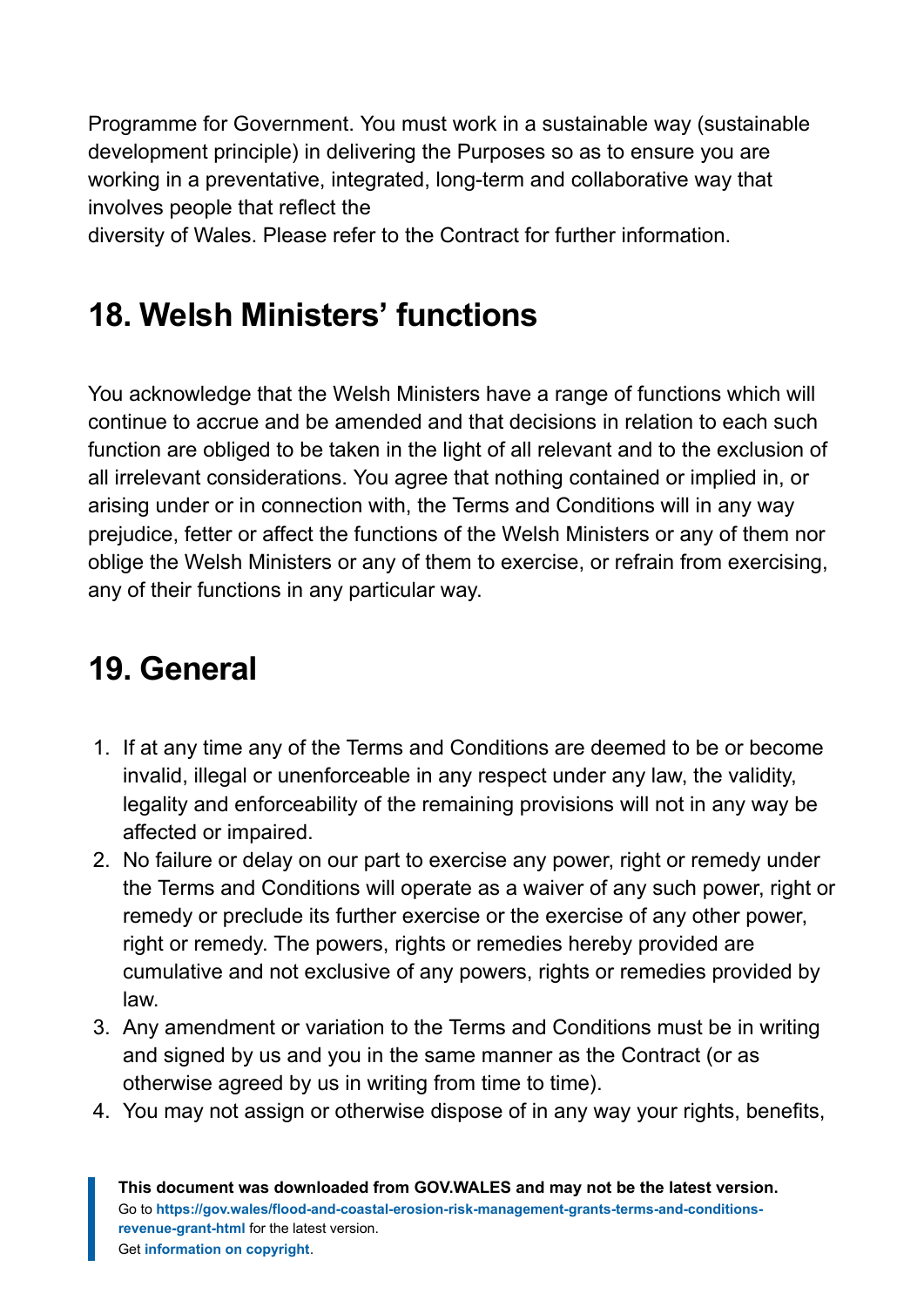obligations or duties under the Conditions.

- 5. Conditions 5,7,9,11,12 and 19(e) of the Terms and Conditions and such other Conditions which by implication need to continue in force beyond the final payment of Funding will so continue in full force and effect.
- 6. The award of the Funding is to you alone and no one else is entitled to make any claim in respect of the Funding or seek to rely on or enforce any of the Terms and Conditions.
- 7. In circumstances where you comprise two or more persons or bodies, the liabilities of such persons or bodies shall be joint and several and the default of one of such persons or bodies shall be deemed to be the default of all.
- 8. The Terms and Conditions and any disputes or claim (including any noncontractual disputes or claims) arising out of or in connection with it its formation or its subject matter are to be governed by and construed in accordance with the laws of Wales and England as applied in Wales and the parties hereto submit to the exclusive jurisdiction of the courts of Wales and England.

# <span id="page-16-0"></span>**Annex 1**

#### **Notification Events**

The Notification Events referred to in Condition 7 are listed below:

- 1. repayment of any part of the Funding is required in accordance with any relevant legislation;
- 2. you fail to comply with any of the Terms and Conditions;
- 3. the Funding, in full or in part, is not being used for the Purposes;
- 4. you fail to achieve any or all of the Purposes within the Contract;
- 5. there is unsatisfactory progress towards completing the Purposes within the Contract;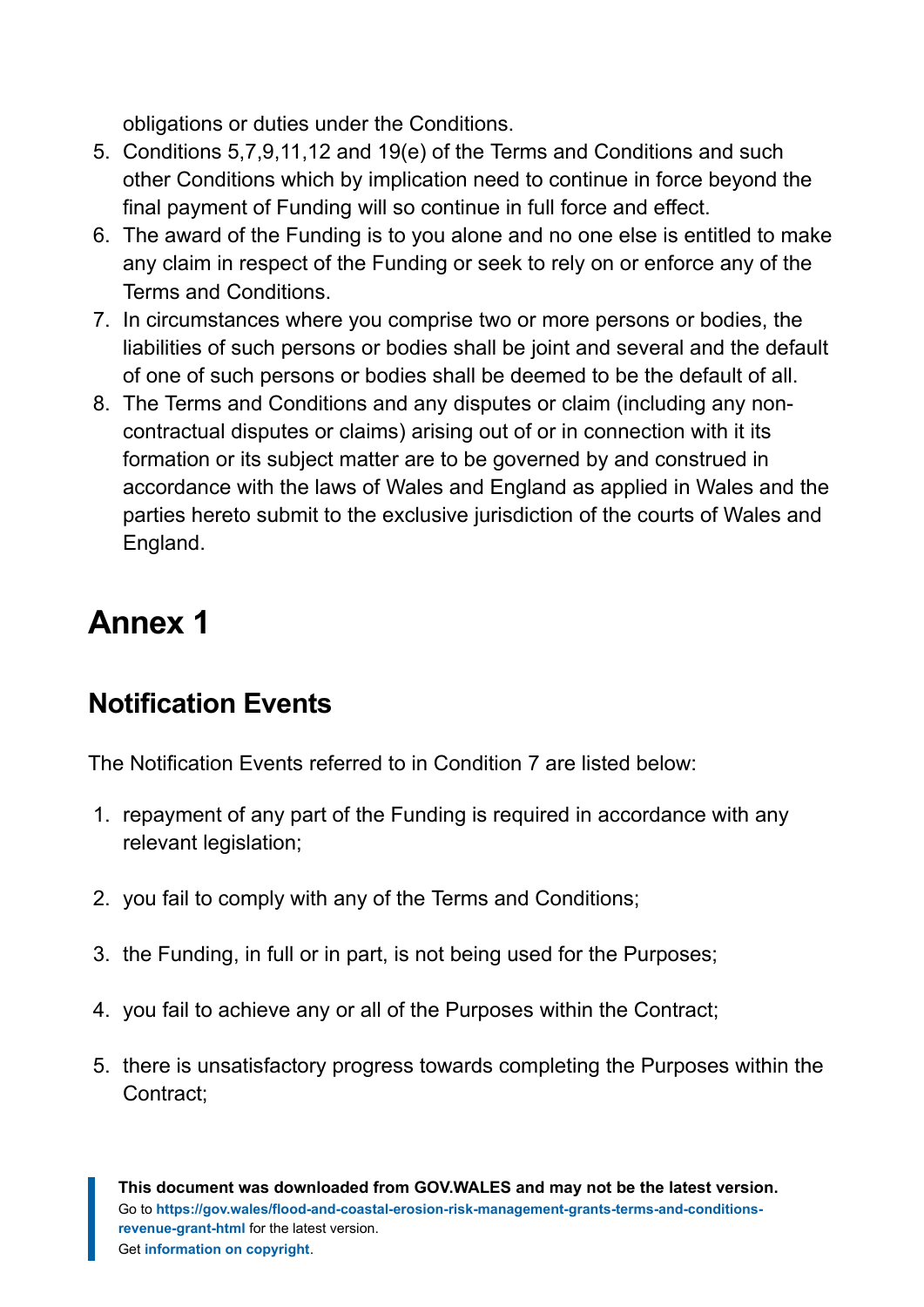- 6. you fail to provide information about the Purposes requested by us or any UK subsidy enforcement body or any of its auditors, agents or representatives;
- 7. we have reason to believe that you and/or any of your Personnel are involved in fraudulent activity or have been involved in fraudulent activity [whilst the Purposes are/were being carried out];
- 8. we have made an overpayment of Funding to you;
- 9. there is a duplication of funding in respect of any part of the Purposes. This includes but is not limited to any payments received by you in relation to the effects of the spread of the Coronavirus (COVID-19) from your insurance provider (cancellation/business disruption insurance), the UK Government's Coronavirus Job Retention Scheme and/or any Welsh Government fund/ scheme
- 10. any declaration made in Condition 6 is, or proves to be, incomplete untrue or misleading incorrect in any respect or, if repeated at any time with reference to the facts and circumstances then existing, would be incorrect;
- 11. there has been a modification (qualification, adverse or disclaimer) to the auditor's opinion on your financial statements;
- 12. an event or circumstance has occurred and is outstanding which constitutes (or, with the expiry of a grace period, the giving of notice, the making of any determination or any combination thereof, would constitute) a default or termination event (howsoever described) under any other agreement or instrument which is binding on you or to which any of your assets is subject;
- 13. a moratorium in respect of all or any of your debts or assets or a composition or an agreement with your creditors is agreed, applied for, ordered or declared;
- 14. you stop or suspend payment of any debts or are unable, or admit in writing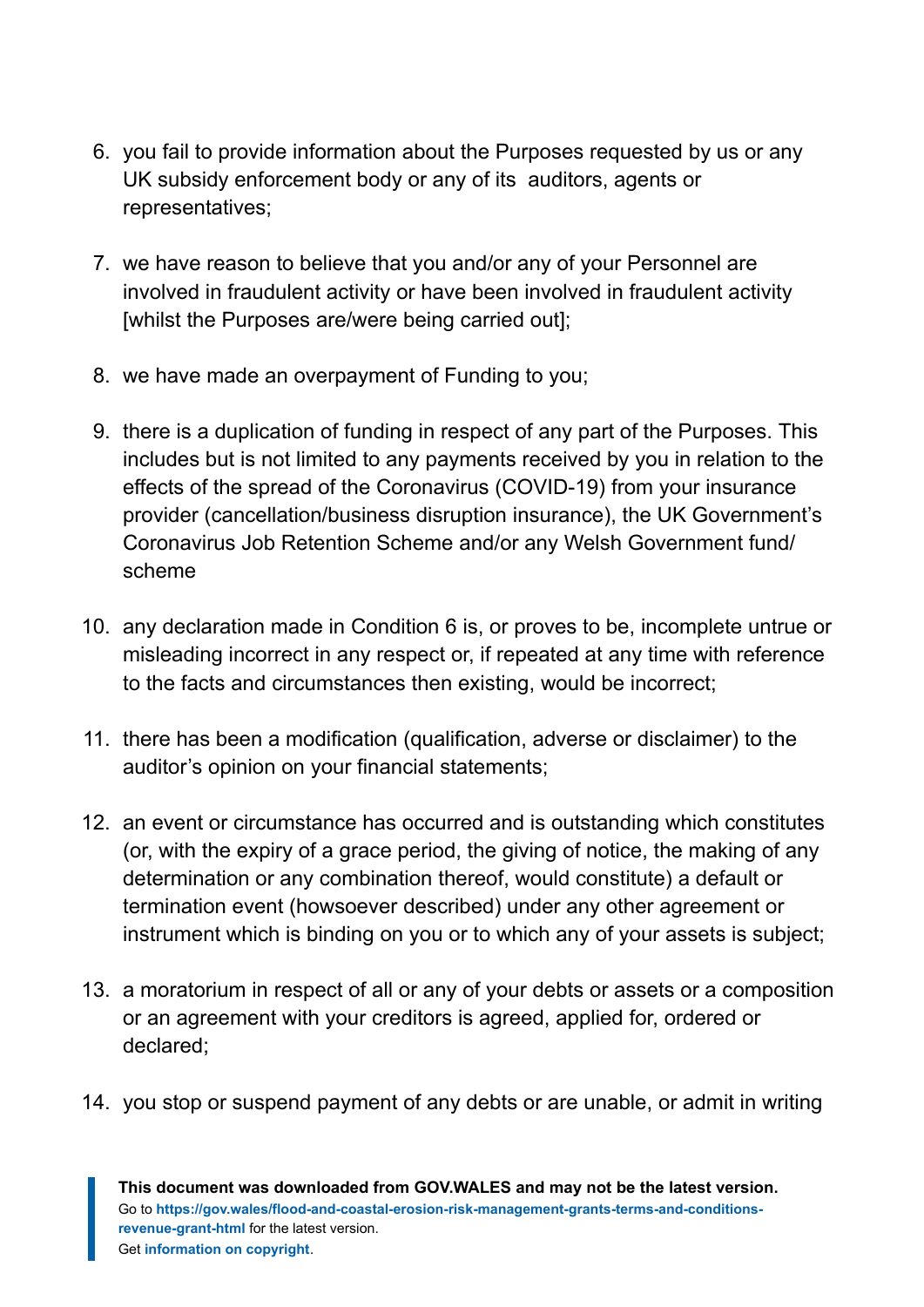your inability, to pay your debts as they fall due;

- 15. the value of your assets is less than your liabilities (taking into account contingent and prospective liabilities);
- 16. you commence negotiations, or enter into any composition, compromise, assignment or arrangement, with one or more of your creditors with a view to rescheduling any of your indebtedness (because of actual or anticipated financial difficulties).
- 17. any action, proceedings, procedure or step is taken in relation to you in relation to:
	- a. the suspension of payments, a moratorium in respect of any indebtedness, winding up, dissolution, administration or reorganisation (using a voluntary arrangement, scheme of arrangement or otherwise); or
	- b. a composition, compromise, assignment or arrangement with any of your creditors; or
	- c. the appointment of a liquidator, receiver, administrative receiver, administrator, compulsory manager or other similar officer in respect of you or any of your assets.
- 18. a statutory demand is issued against you;
- 19. you cease, or threaten to suspend or cease, to carry on all or a material part of your business;
- 20. there is a change in your constitution, status, control or ownership and/or your external auditors resign;
- 21. you fail to comply with any statutory reporting obligations which are applicable to you (including, but not limited to, filing requirements at Companies House, the Charity Commission, the Financial Conduct Authority);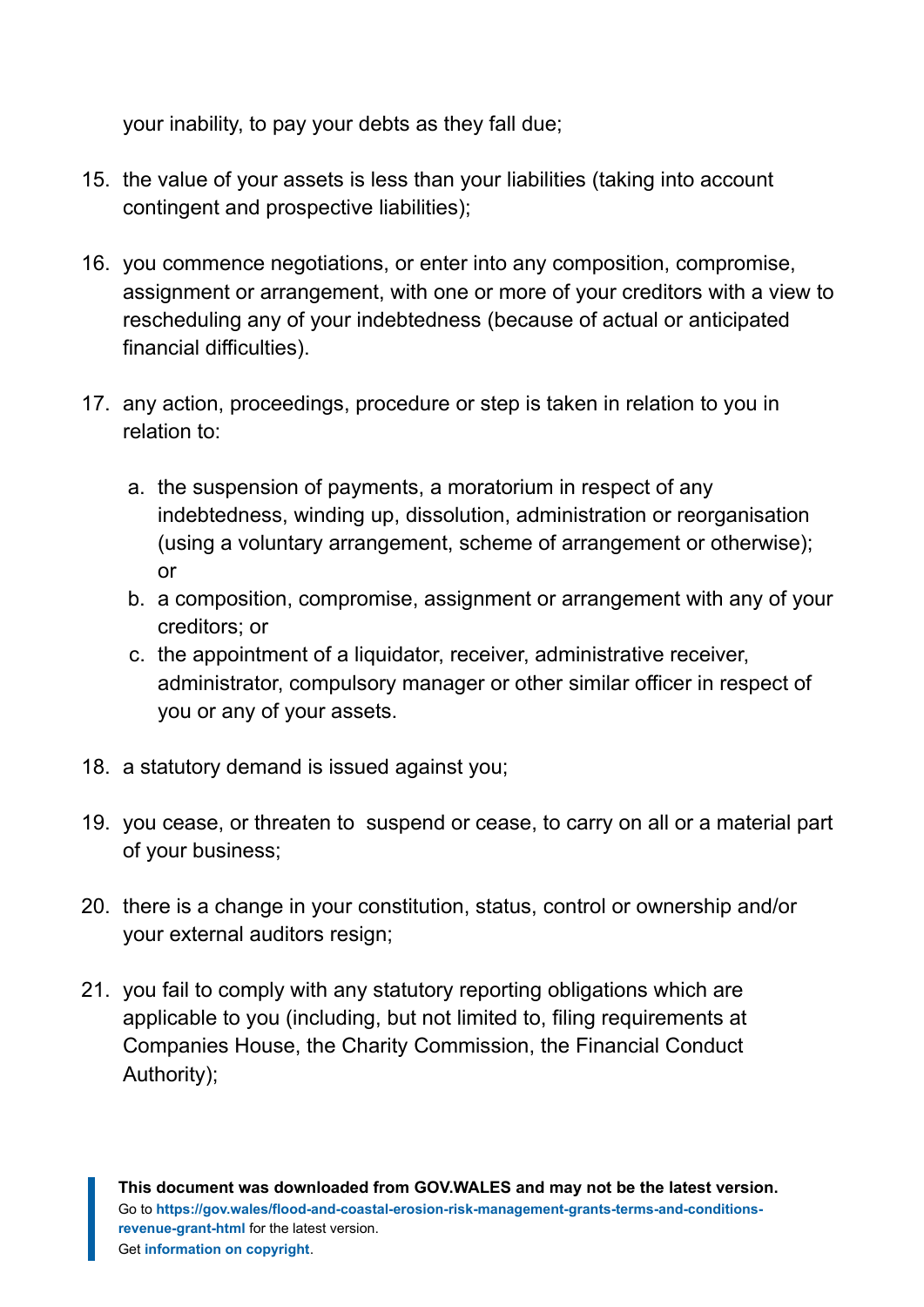- 22. there is any change, whether permanent or temporary, in your shareholders, directors, trustees or partners and/or Personnel which may affect your ability to deliver the Purposes;
- 23. any event occurs or circumstances arise which in our opinion gives reasonable grounds for believing that providing the Funding and/or the continuation of the arrangements contemplated by the Contract could bring us into disrepute;
- 24. any event occurs or circumstances arise which in our opinion gives reasonable grounds for believing that you may not, or may be unable, to perform or comply with any of your obligations under the Terms and Conditions.

**This document was downloaded from GOV.WALES and may not be the latest version.** Go to **[https://gov.wales/flood-and-coastal-erosion-risk-management-grants-terms-and-conditions](https://gov.wales/flood-and-coastal-erosion-risk-management-grants-terms-and-conditions-revenue-grant-html)[revenue-grant-html](https://gov.wales/flood-and-coastal-erosion-risk-management-grants-terms-and-conditions-revenue-grant-html)** for the latest version. Get **[information on copyright](https://gov.wales/copyright-statement)**.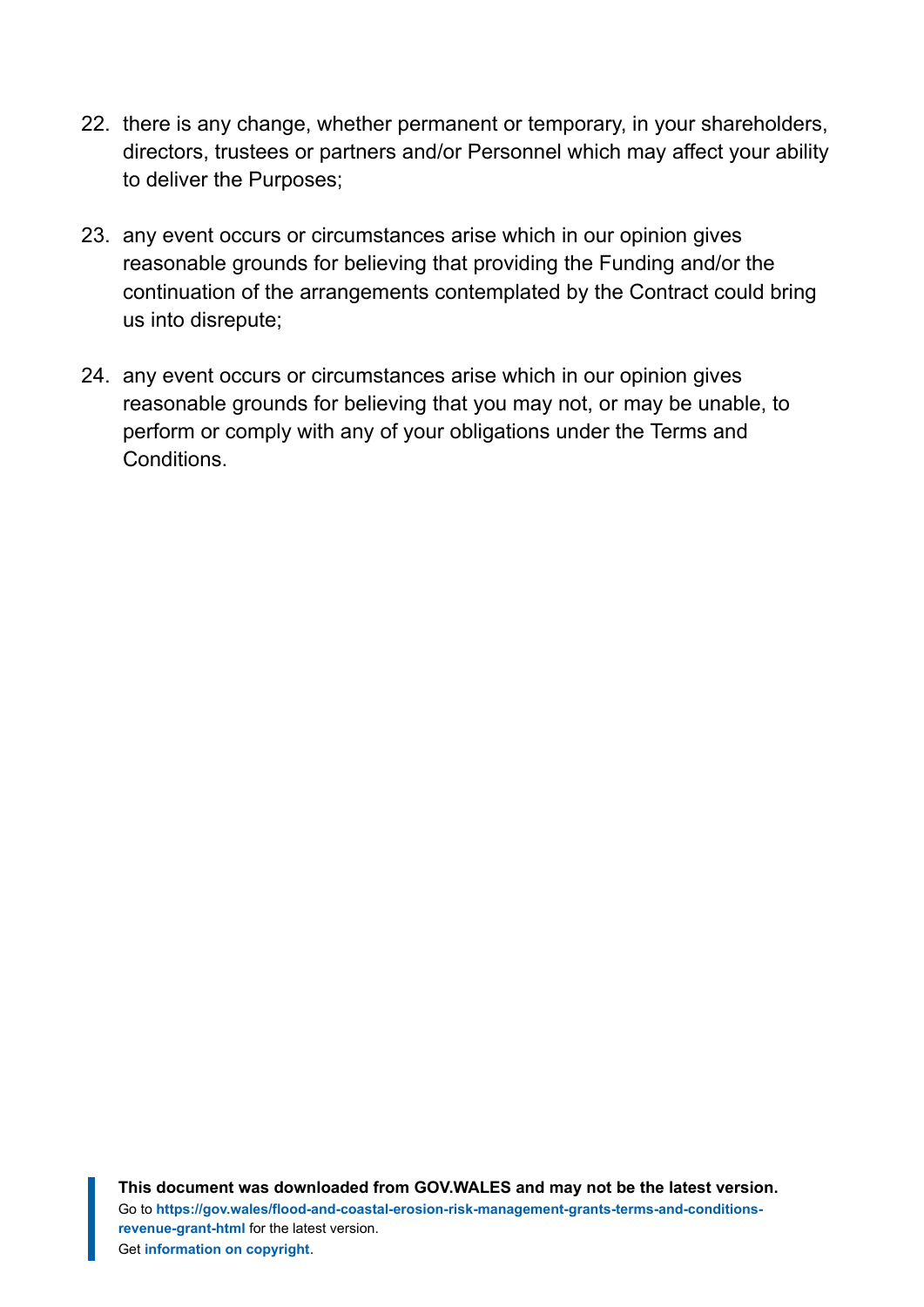#### **About this document**

This document is a copy of the web page **[Flood and coastal erosion risk](https://gov.wales/flood-and-coastal-erosion-risk-management-grants-terms-and-conditions-revenue-grant-html) [management grants terms and conditions: revenue grant](https://gov.wales/flood-and-coastal-erosion-risk-management-grants-terms-and-conditions-revenue-grant-html)** downloaded.

Go to **[https://gov.wales/flood-and-coastal-erosion-risk-management](https://gov.wales/flood-and-coastal-erosion-risk-management-grants-terms-and-conditions-revenue-grant-html)[grants-terms-and-conditions-revenue-grant-html](https://gov.wales/flood-and-coastal-erosion-risk-management-grants-terms-and-conditions-revenue-grant-html)** for the latest version.

This document may not be fully accessible, for more information refer to our **[accessibility statement](https://gov.wales/accessibility-statement-govwales)**.

Get **[information on copyright](https://gov.wales/copyright-statement)**.